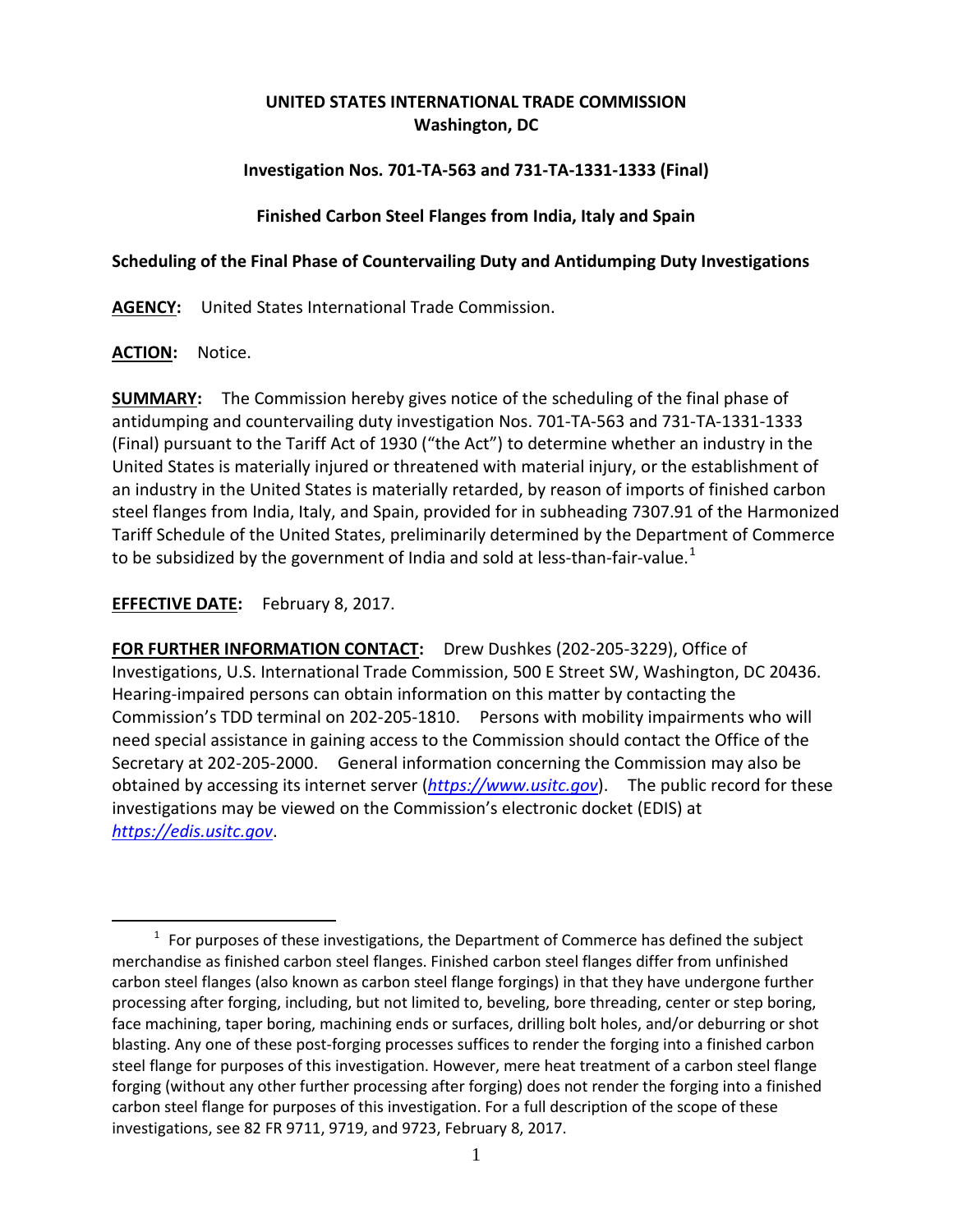#### **SUPPLEMENTARY INFORMATION:**

**Background.**--The final phase of these investigations is being scheduled pursuant to sections 705(b) and 731(b) of the Tariff Act of 1930 (19 U.S.C. 1671d(b) and 1673d(b)), as a result of affirmative preliminary determinations by the Department of Commerce that certain benefits which constitute subsidies within the meaning of section 703 of the Act (19 U.S.C. 1671b) are being provided to manufacturers, producers, or exporters in India, Italy and Spain of finished carbon steel flanges, and that such products are being sold in the United States at less than fair value within the meaning of section 733 of the Act (19 U.S.C. 1673b). The investigations were requested in petitions filed on June 30, 2016, by Weldbend Corporation, Argo, Illinois and Boltex Mfg. Co., L.P., Houston, Texas.

For further information concerning the conduct of this phase of the investigations, hearing procedures, and rules of general application, consult the Commission's Rules of Practice and Procedure, part 201, subparts A and B (19 CFR part 201), and part 207, subparts A and C (19 CFR part 207).

**Participation in the investigations and public service list.**--Persons, including industrial users of the subject merchandise and, if the merchandise is sold at the retail level, representative consumer organizations, wishing to participate in the final phase of these investigations as parties must file an entry of appearance with the Secretary to the Commission, as provided in section 201.11 of the Commission's rules, no later than 21 days prior to the hearing date specified in this notice. A party that filed a notice of appearance during the preliminary phase of the investigations need not file an additional notice of appearance during this final phase. The Secretary will maintain a public service list containing the names and addresses of all persons, or their representatives, who are parties to the investigations.

**Limited disclosure of business proprietary information (BPI) under an administrative protective order (APO) and BPI service list.**--Pursuant to section 207.7(a) of the Commission's rules, the Secretary will make BPI gathered in the final phase of these investigations available to authorized applicants under the APO issued in the investigations, provided that the application is made no later than 21 days prior to the hearing date specified in this notice. Authorized applicants must represent interested parties, as defined by 19 U.S.C. 1677(9), who are parties to the investigations. A party granted access to BPI in the preliminary phase of the investigations need not reapply for such access. A separate service list will be maintained by the Secretary for those parties authorized to receive BPI under the APO.

**Staff report.**--The prehearing staff report in the final phase of these investigations will be placed in the nonpublic record on April 11, 2017, and a public version will be issued thereafter, pursuant to section 207.22 of the Commission's rules.

**Hearing.**--The Commission will hold a hearing in connection with the final phase of these investigations beginning at 9:30 a.m. on Tuesday, April 25, 2017, at the U.S. International Trade Commission Building. Requests to appear at the hearing should be filed in writing with the Secretary to the Commission on or before April 19, 2017. A nonparty who has testimony that may aid the Commission's deliberations may request permission to present a short statement at the hearing. All parties and nonparties desiring to appear at the hearing and make oral presentations should participate in a prehearing conference to be held on April 24,